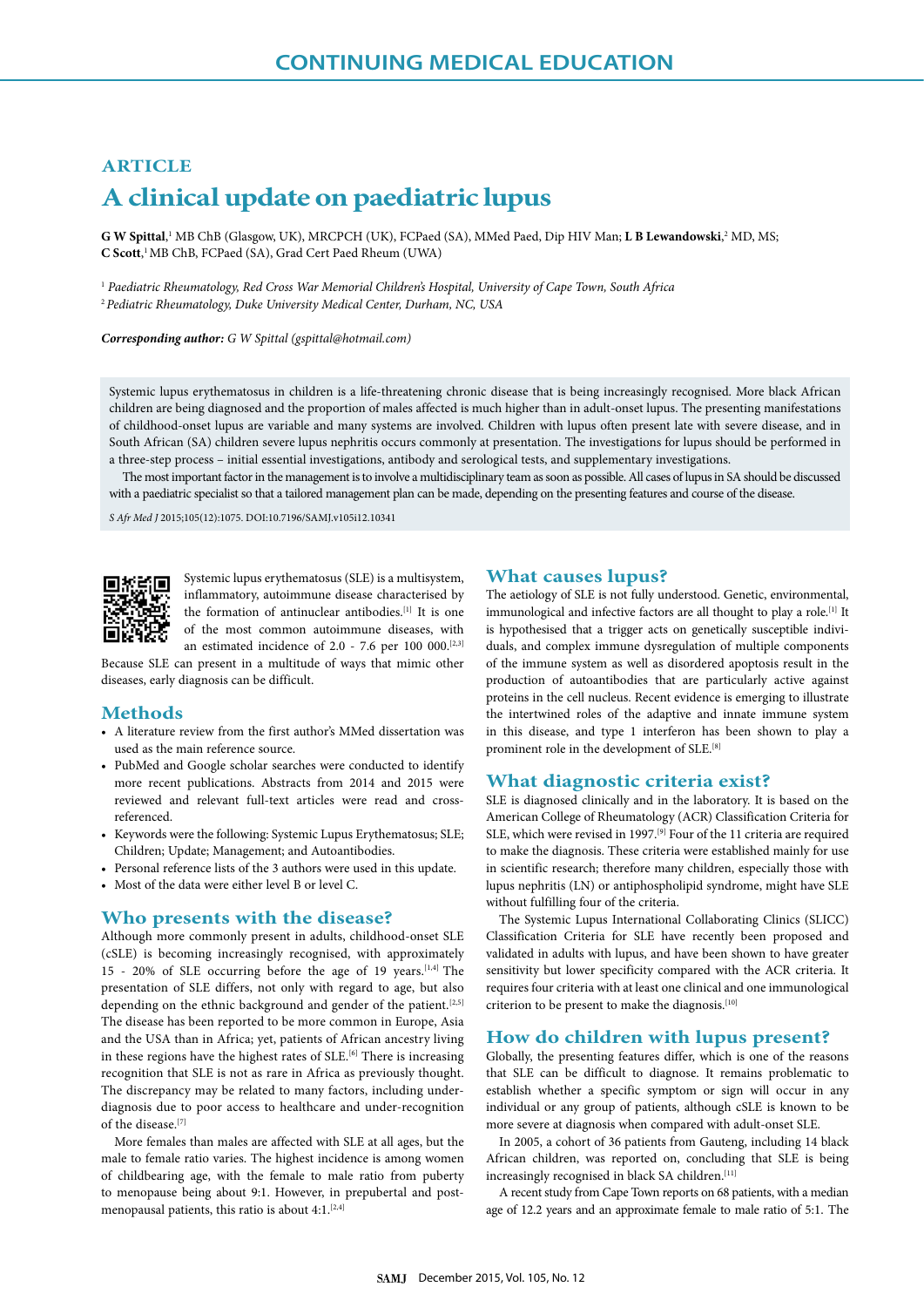study included a larger proportion of black and coloured patients than previous studies. This cohort of patients presented with severe disease at diagnosis, with most of them having LN. Preliminary findings show these children presenting with high disease activity and progression to end-organ damage at higher rates than in developed nations.<sup>[12]</sup>

Table 1 summarises the common clinical features of cSLE. Almost all children present with constitutional symptoms, e.g. fever, lymphadenopathy and weight loss, mimicking tuberculosis (TB) and HIV in our setting.[13] Worldwide, common presenting features in cSLE are arthritis, malar rash and renal involvement.<sup>[4,13,14]</sup>

In SA, cutaneous (77%) and constitutional (55.5%) features as well as renal involvement (44 - 50%) have been shown to be common presenting features. Other presenting features in SA children included serositis and Raynaud's phenomenon.<sup>[11,12]</sup>

SLE presenting in childhood seems to have more frequent renal and neurological organ involvement, which heavily influences prognosis and therapy. It is essential to screen all children with SLE for these major manifestations.[4,11]

# **Which investigations should be performed?**

When investigating children with suspected SLE, the ACR criteria may be used to guide the initial investigations. Table 2 gives an outline of the investigations in a stepwise pattern.

Antinuclear antibody (ANA) testing and anti-extractable nuclear antigen form the mainstay of serological testing for SLE. Autoantibodies directed to nuclear antigens consist of various types of antibodies characterised by different antigen specificities. These nuclear antigens include single- and double-stranded DNA (ds DNA), histone proteins (histone DNA complex), nucleosome, centromere proteins and extractable nuclear antigens (including anti-Smith, Ro, La, ribonucleoprotein). Understanding the specificities of the antibodies is useful in clinical practice to further classify patients with lupus and help predict their disease course.<sup>[15,16]</sup>

# **Management**

The management of cSLE is difficult and referral to specialists in this field is essential. While there is no single cure for the disease, the aim of therapy at all stages of cSLE is to maximise the therapeutic effect while minimising disease activity and adverse effects. It is important to base treatment decisions on the systems/organs involved and the severity of the disease. SA is still

| <b>Clinical feature</b>    | Estimated presence of involvement, % |                                 |
|----------------------------|--------------------------------------|---------------------------------|
|                            | Paediatric SLE literature[4,13,14]   | South Africa <sup>[11,12]</sup> |
| Any constitutional feature | 100                                  | 55.5                            |
| Fever                      | 39                                   |                                 |
| Lymphadenopathy            | $11 - 20$                            | 33.3                            |
| Arthritis                  | $61 - 64$                            | 38.8                            |
| Nephritis                  | $28 - 62$                            | 44.4                            |
| Mucocutaneous              |                                      | 77                              |
| Malar rash                 | $55 - 62$                            | 47                              |
| Neuropsychiatric           | $15 - 20$                            | 19                              |

trying to recover from the apartheid system and its inequalities in healthcare provision.<sup>[17]</sup> Recommendations can be made to offer our children the most appropriate management.

The approach to management can be thought of as a 6-step process: using the multidisciplinary team (MDT), initial induction treatment, maintenance therapy, adjuvant therapy, managing disease flares, and disease monitoring.[8,18,19]

### **Multidisciplinary team**

All children with SLE should be managed in a specialist paediatric centre, preferably with access to paediatric rheumatologists, paediatric nephrologists and appropriate support staff. A comprehensive MDT is essential. Patients should be assessed individually and their specific needs addressed on a patient-to-patient basis. SLE is a life-long condition with a natural course of chronicity, with disease flares and accumulation of organ damage. Anticipating potential problems and planning for these in advance can help to reduce the impact of the disease on the patient and the child's family.

Adolescence is a dangerous time for all patients with chronic medical conditions, and lupus is no exception. There are many potential pitfalls at this time, including non-compliance, recreational drug use, psychosocial issues and pregnancy, which should be addressed. The transitional process through adolescence into adulthood should be carefully planned, with the involvement of the patient, their family and the MDT.

#### **Initial induction treatment**

Induction treatment should only be given after discussion with paediatric specialists, preferably those with knowledge of cSLE.

This usually occurs in the first 6 - 12 months after diagnosis and is based on the use of high-dose immunosuppressive therapy to achieve disease stabilisation. Currently this is done initially with intravenous

methylprednisolone (30 mg/kg per dose for 3 days), together with immunosuppressive therapy and disease-modifying drugs. Weaning of the corticosteroid dose must be gradual and supervised carefully by an experienced team.

Although the use of corticosteroids remains the first line of treatment, it is essential that every effort be made to minimise the dosage because of the extensive adverse effect profile. Steroid-free induction regimens are being developed and show some early promise as an appropriate treatment option, while reducing sideeffects.[8,18,19]

Long-term efficacy has been demonstrated for intravenous cyclophosphamide-based regimens (500 - 750 mg/m2 per month for 6 months). It can be particularly useful in patients with neurological, renal or systemic vasculitis and is more readily available in SA compared with some of the other immunosuppressive medications.[8,19]

Mycophenolate mofetil (MMF) is an alternative treatment option and recent trials have demonstrated similar efficacy to cyclophosphamide, especially in patients with moderate to severe forms of LN, with a more favourable toxicity profile.<sup>[8,19]</sup>

Azathioprine and methotrexate are other options available in SA. They are both used with corticosteroids in patients with mild to moderate disease. Azathioprine is useful in maintenance therapy for patients with LN and can be used to delay the presentation of neuropsychiatric manifestations of SLE. Methotrexate has been shown to be an effective agent in controlling cutaneous and articular manifestations of the condition.<sup>[19]</sup>

Newer biologics are currently being used for the treatment of cSLE, but are not readily available in SA.[20] Belimumab is the only biologic drug registered by the US Food and Drug Administration for use in SLE. It is a monoclonal antibody to the soluble human B lymphocyte stimulator protein and is the

# **Table 1. Common clinical features of cSLE**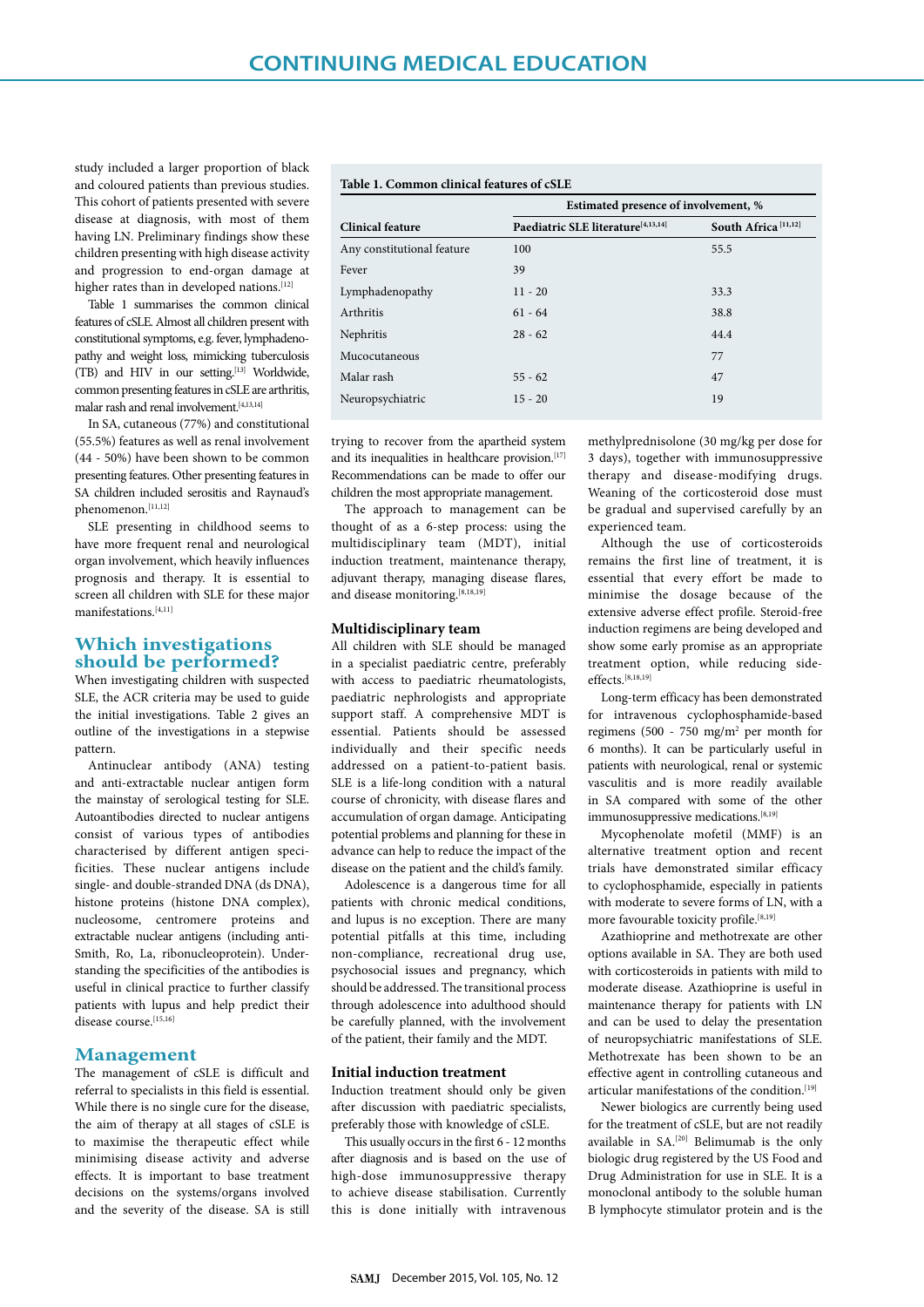| Table 2. Outline of investigations in stepwise pattern                                                                             |                                                                                                                                                                                                                                                                                                                                                                            |  |
|------------------------------------------------------------------------------------------------------------------------------------|----------------------------------------------------------------------------------------------------------------------------------------------------------------------------------------------------------------------------------------------------------------------------------------------------------------------------------------------------------------------------|--|
| Investigation                                                                                                                      | <b>Explanation</b>                                                                                                                                                                                                                                                                                                                                                         |  |
| Initial essential investigations                                                                                                   |                                                                                                                                                                                                                                                                                                                                                                            |  |
| Full blood count                                                                                                                   | For anaemia, leucopenia and thrombocytopenia                                                                                                                                                                                                                                                                                                                               |  |
| Electrolytes, urea and creatinine                                                                                                  | Assess the renal function                                                                                                                                                                                                                                                                                                                                                  |  |
| Urine dipstick, microscopy, protein: creatinine<br>ratio and urinary red blood cell casts                                          | Check for both haematuria and proteinuria. LN is commonly present at diagnosis in children,<br>especially in African children, and impacts on the initial management and long-term morbidity<br>and mortality                                                                                                                                                              |  |
| Complement levels - C3, C4 and total<br>complement levels                                                                          | Often reduced in SLE                                                                                                                                                                                                                                                                                                                                                       |  |
| ESR or CRP                                                                                                                         | Indicates current inflammation<br>The level of ESR elevation may show a discrepancy relative to a normal CRP level in flares;<br>if both markers are elevated, suspect the presence of an infective process                                                                                                                                                                |  |
|                                                                                                                                    | Autoantibody and serological tests - immunological tests looking for autoantibodies should be performed                                                                                                                                                                                                                                                                    |  |
| <b>ANA</b>                                                                                                                         | These are the common autoantibodies found in patients with SLE - used as a screening test.<br>By definition, all patients should be ANA positive at diagnosis. However, there are a small<br>proportion of patients who are negative at diagnosis and become positive later in the disease.<br>Not specific for SLE, as up to 30% of the population are low-titre positive |  |
| Anti-ds DNA antibody                                                                                                               | High specificity but sensitivity only 70%. Level varies depending on disease activity, so can<br>be used to monitor the clinical course. Shown to be increased in patients with LN and in<br>neuropsychiatric lupus                                                                                                                                                        |  |
| Anti-Smith antibody                                                                                                                | Specific but not sensitive marker of SLE. Reactivity is not described in other diseases                                                                                                                                                                                                                                                                                    |  |
| Antiphospholipid antibodies: anticardiolipin,<br>$\beta_2$ -glycoprotein-1 and lupus anticoagulant                                 | Associated with the anti-phospholipid syndrome, cerebral vascular disease and<br>neuropsychiatric lupus                                                                                                                                                                                                                                                                    |  |
| Antinucleosome antibodies                                                                                                          | The first serological marker of SLE described and considered a major autoantigen in SLE -<br>positive in about 85%. An excellent marker for SLE, playing an important role in pathogenesis.<br>A good predictor of flares                                                                                                                                                  |  |
| Anti-Ro and anti-La antibody                                                                                                       | Particularly relevant in female adolescents who are considering having children. Known to play<br>a role in the cardiac manifestations of neonatal lupus and photosensitivity                                                                                                                                                                                              |  |
| Syphilis test                                                                                                                      | A false-positive serological test for syphilis is also in the ACR diagnostic criteria for SLE                                                                                                                                                                                                                                                                              |  |
|                                                                                                                                    | Supplementary investigations, depending on history, examination and presenting clinical features                                                                                                                                                                                                                                                                           |  |
| Liver function tests                                                                                                               | May be mildly elevated in acute SLE                                                                                                                                                                                                                                                                                                                                        |  |
| Haemolysis work-up - includes a reticulocyte<br>count, lactate dehydrogenase, haptoglobin,<br>blood smear and a direct Coombs test | Perform if the haemoglobin level is low and/or haemolysis is suspected                                                                                                                                                                                                                                                                                                     |  |
| Renal biopsy                                                                                                                       | If renal involvement is present, a renal biopsy may be necessary. These should be classified<br>according to the International Society of Nephrology and the Renal Pathology Society<br>staging score                                                                                                                                                                      |  |
| Chest radiograph                                                                                                                   | For pericardial or pleural effusion, evidence of pericarditis, interstitial lung disease, pneumonitis and<br>pulmonary embolism. In SA it is useful to look specifically for any radiological signs of tuberculosis                                                                                                                                                        |  |
| Electrocardiogram                                                                                                                  | For evidence of pericarditis or pericardial effusion                                                                                                                                                                                                                                                                                                                       |  |
| Echocardiography                                                                                                                   | For pericardial effusion or pulmonary hypertension                                                                                                                                                                                                                                                                                                                         |  |
| Tuberculin skin test                                                                                                               | Can be used mainly in younger patients to screen for tuberculosis                                                                                                                                                                                                                                                                                                          |  |
| Ophthalmological examination                                                                                                       | For evidence of optic neuritis                                                                                                                                                                                                                                                                                                                                             |  |
| Lumbar puncture                                                                                                                    | To exclude infection with fever or neurological symptoms or signs. Nonspecific elevations in cell<br>count and protein level and a decrease in glucose level may be found in the cerebrospinal fluid<br>of patients with CNS lupus                                                                                                                                         |  |
| Brain magnetic resonance imaging/magnetic<br>resonance angiography                                                                 | To evaluate for CNS lupus white matter changes, vasculitis or stroke                                                                                                                                                                                                                                                                                                       |  |
| Skin biopsy                                                                                                                        | Can be helpful in diagnosing SLE in patients with unusual skin rashes. Many different rashes<br>may indicate SLE and review by a dermatologist is important                                                                                                                                                                                                                |  |
| <b>CK</b>                                                                                                                          | May be elevated in myositis                                                                                                                                                                                                                                                                                                                                                |  |
|                                                                                                                                    | ESR = erythrocyte sedimentation rate; CRP = C-reactive protein; ANA = antinuclear antibody; CNS = central nervous system; CK = creatinine kinase; LN = lupus nephritis.                                                                                                                                                                                                    |  |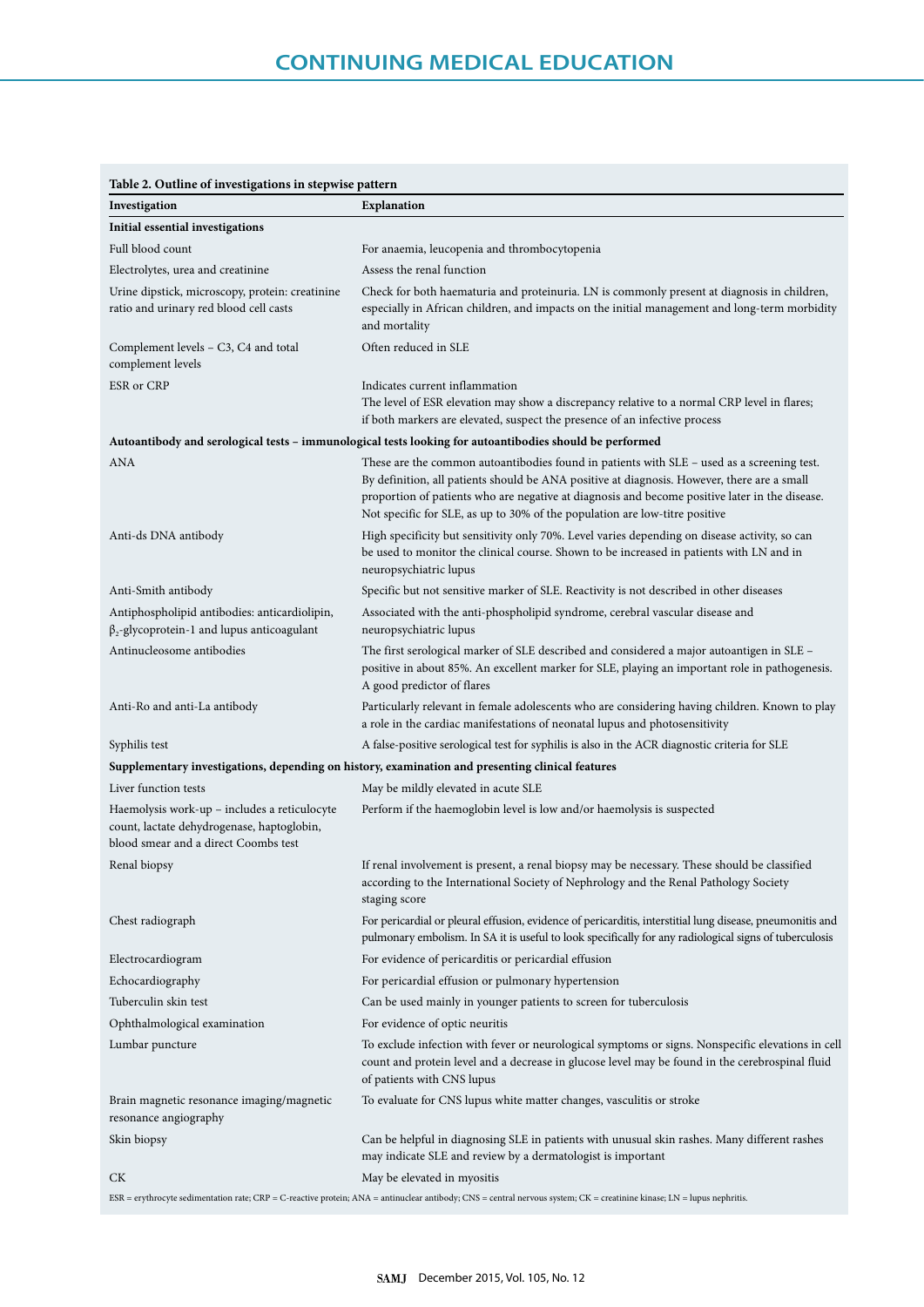only biologic agent to demonstrate efficacy in adult SLE randomised controlled trials. Studies involving children are currently underway. Rituximab is currently being used off-label for select patients in the SA public health sector. It is commonly used for patients with SLE, despite the optimal dose of administration and indications of treatment being uncertain.[8,20]

Although not routine, plasma exchange and intravenous immunoglobulin therapy are sometimes used by specialist physicians with experience of cSLE for specific indications. The main indications are in rapidly progressive life-threatening disease, neuropsychiatric lupus refractory to conventional treatment and idiopathic thrombocytopenic purpura.<sup>[19]</sup>

#### **Maintenance therapy**

Ongoing maintenance therapy is usually with weaning doses of oral corticosteroids in conjunction with disease-modifying agents as discussed above. Cyclophosphamide, MMF, azathioprine and rituximab are used, depending on disease severity and systems involved. Maintenance therapy has to be continued for several years to achieve ongoing disease remission and prevent steroid toxicity.<sup>[8,18,19]</sup>

#### **Adjuvant therapy**

An often overlooked key factor in the care of children with SLE is the importance of adjuvant therapy (Table 3).

#### **Managing disease flares**

Disease flares are a common occurrence in cSLE. They should be screened for and managed aggressively according to the severity of presentation and organ system involved. It is important to address compliance, changes in the social situation, as well as patient and family psychosocial well-being. Drug doses should be reviewed and may need to be altered according to the child's growth. There is often a problem of accessing healthcare and medication in SA. These problems, although not always easy to solve, must be addressed in patients presenting with disease flares.<sup>[17]</sup> SLE patients are at an increased risk of infections – these should be actively sought for in any patient presenting with a disease flare.

#### **Disease monitoring**

Deciding whether a child with SLE has a greater or lesser degree of disease activity and determining how to avoid disease damage are essential for patient management. It is not possible to use one individual clinical sign or laboratory value to measure the progression of the disease. To help with this, indices of disease activity and damage have been developed for use in adults with SLE; the same indices are being used in children.<sup>[14,22]</sup>

Disease damage can be evaluated using the Systemic Lupus Erythematosus Disease Activity Index (SLEDAI) and the British Isles Lupus Assessment Group (BILAG) score.[23,24]

The only available instrument for measuring disease damage is the SLICC/ACR Damage Index, which looks at both disease-specific

#### **Table 3. Adjuvant therapy**

| Therapy                                                                         | Explanation                                                                                                                                                                                                                                                                                                                                                                                                                           |
|---------------------------------------------------------------------------------|---------------------------------------------------------------------------------------------------------------------------------------------------------------------------------------------------------------------------------------------------------------------------------------------------------------------------------------------------------------------------------------------------------------------------------------|
| Antimalarials, e.g. hydroxychloroquine                                          | One of the most important recent advances in SLE management has been that all children with the<br>condition must be treated with hydroxychloroquine. It plays a role in disease modification, helps with<br>steroid sparing and can reduce the risk of disease flares. It is also associated with higher rates of<br>renal response and fewer renal relapses <sup>[8,18,19]</sup>                                                    |
| <b>NSAIDs</b>                                                                   | NSAIDs have a role in reducing inflammation and giving symptomatic pain relief, especially for those<br>with predominant musculoskeletal involvement. Care must be taken due to the adverse side-effect profile,<br>particularly when dealing with children with LN, where these drugs may exacerbate renal disease[18]                                                                                                               |
| Skin protection                                                                 | Skin protection from sunlight with specific clothing and high-factor sunscreen is critical, especially in a<br>climate as in SA, and will reduce symptoms and long-term skin damage[18,19]                                                                                                                                                                                                                                            |
| Vitamin and mineral supplementation,<br>especially vitamin D                    | Essential to the general health of the patient. Vitamin D is most important in patients with<br>photosensitivity, but should be given to all children with SLE, as it has recently been shown to have<br>immunomodulatory effects[18,19]                                                                                                                                                                                              |
| Aspirin/anticoagulation                                                         | Patients with SLE and positive antiphospholid antibodies but without a previous thrombotic event should<br>receive low-dose aspirin. Patients with definite antiphospholipid syndrome and a previous thrombotic<br>event require anticoagulation therapy, targeting an international normalised ratio of 2.0 - $3.0^{[19]}$                                                                                                           |
| Angiotensin-converting enzyme<br>inhibitors                                     | Should be used to manage hypertension and proteinuria to reduce the risk of further organ damage <sup>[18]</sup>                                                                                                                                                                                                                                                                                                                      |
| Vaccinations                                                                    | Routine vaccination schedules should be used to keep children up to date with their immunisations,<br>although caution is advised with regard to live vaccines in severely immunosuppressed children. Infections<br>are the most common cause of death in patients with lupus, and pneumococcal infection is particularly<br>prevalent. Therefore, pneumococcal and annual influenza vaccination should be encouraged <sup>[21]</sup> |
| Tuberculosis screening and prevention                                           | Tuberculosis is a highly prevalent condition in SA and a high index of suspicion is needed in lupus<br>patients, especially if they are on immunosuppressive therapy. Regular screening may be necessary,<br>depending on the disease prevalence and immune status of the patient. Isoniazid prophylaxis may be<br>required in exposed at-risk patients                                                                               |
| <b>ESRD</b>                                                                     | Renal dialysis and renal transplantation are options for patients with ESRD and transplantation has<br>been shown to be effective in children with LN. <sup>[19]</sup> However, this results in a huge financial strain on an<br>already over-burdened health system, and with the previous treatment, the aim is to halt the progression<br>to ESRD in patients with LN                                                              |
| ESRD = end-stage renal disease; NSAIDs = non-steroidal anti-inflammatory drugs; |                                                                                                                                                                                                                                                                                                                                                                                                                                       |